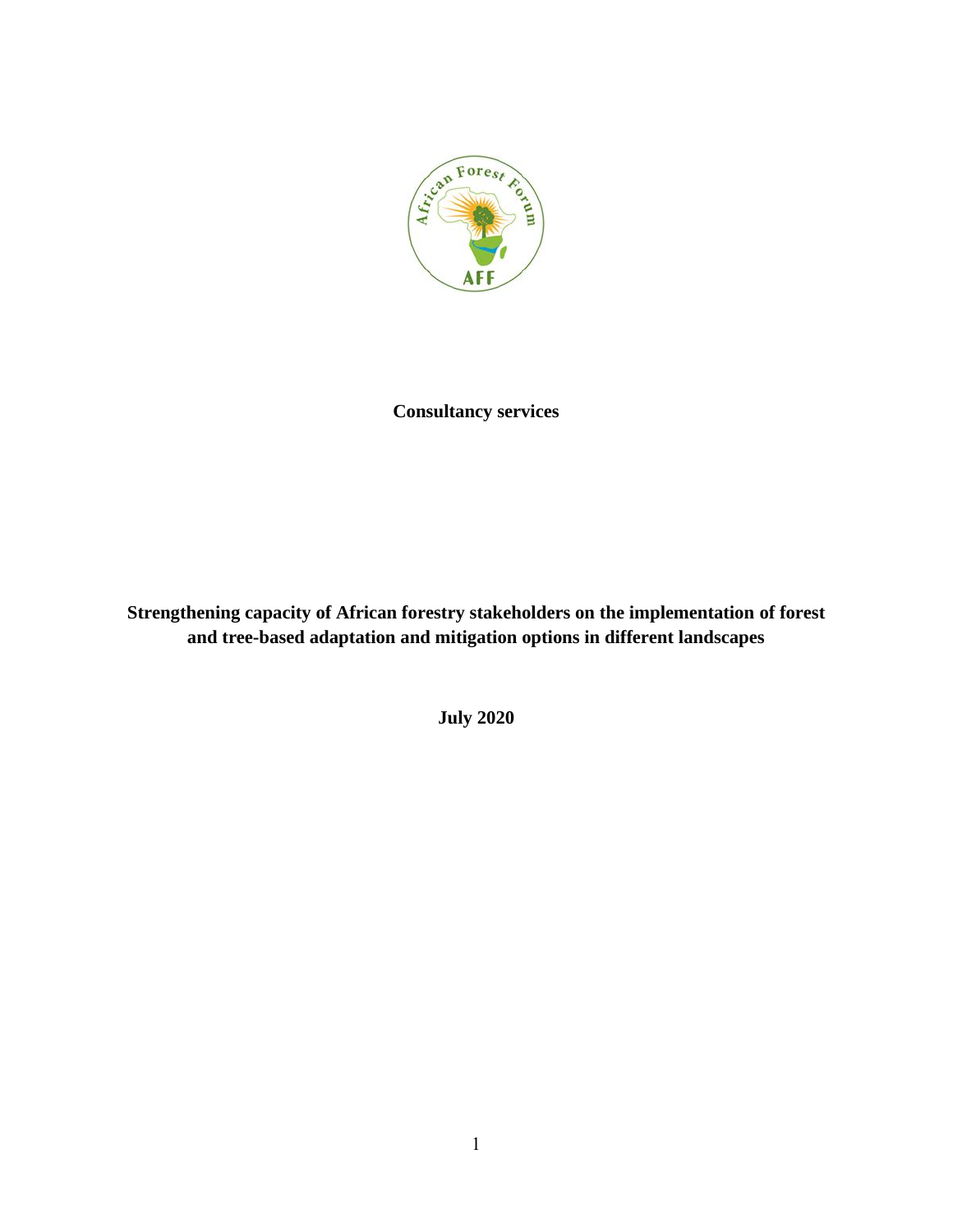#### **1. Introduction**

The African Forest Forum (AFF) is a pan-African non-governmental organization with its headquarters in Nairobi, Kenya. The institution provides a platform and creates an enabling environment for independent and objective analysis, advocacy and advice on relevant policy and technical issues pertaining to achieving sustainable management, use and conservation of Africa's forest and tree resources as part of efforts to eradicate poverty, promote gender equality, economic and social development and stability of the environment In this regard AFF is implementing a project entitled *"African Forests, People and Climate Change"* that is on its third phase guided by the following four specific objectives: (i) strengthen capacity of African forestry stakeholders in adopting best practices that integrate both adaptation and mitigation options in response to the impacts of climate change and variability to biophysical and social systems in different landscapes; (ii) enhance national forest governance by strengthening the capacity of African stakeholders to respond to the Paris Agreement and related global climate change policies and initiatives related to forestry; (iii) promote entrepreneurship opportunities and technologically efficient means for value addition in African forestry, including those related to climate change that enhance livelihoods, national incomes and employment; and (iv) strengthen AFF's institutional capacity in creation and sharing of relevant forest and tree-based knowledge and information for improved decision making.

Through these objectives, the project is expected to contribute to AFF's Programmatic Areas, namely: contribution of forests and trees to environmental health; policies and governance; forests and trees in economic development and poverty eradication; capacity building and skills development; and information management and impact assessment. In addition, these project objectives are expected to enhance the role of African forestry and its contribution to mitigation and adaptation of the adverse effects of climate change in various landscapes; and in ways that will improve livelihoods, sustain biodiversity and improve the quality of the environment.

### **2. Background**

Forests and trees provide goods and services that are key assets for reducing vulnerability to the effects of climate change and variability. For instance, at the global level, the role of forest and tree resources in climate change mitigation is appreciated and recognized through carbon sequestration. This has resulted in the development of forest and tree-based programmes at national level that aim at enhancing carbon sinks in response to their set Nationally Determined Contributions (NDCs). Some of these programmes include designing and implementing activities that seek to reduce emissions from deforestation and forest degradation (REDD+), promote clean development mechanisms (CDM) and other forest and tree-based adaptation and mitigation options. The integration of mitigation and adaptation options in response to climate change generate multiple benefits to different ecosystems.

For example, the implementation of REDD+ has been documented not only to reduce emissions from deforestation and forest degradation, but also to enhance conservation of biodiversity, sustainable management of forests and carbon stocks that contribute to adaptation goals. It is in this context that AFF in 2019 commissioned studies targeting the strengthening of the capacity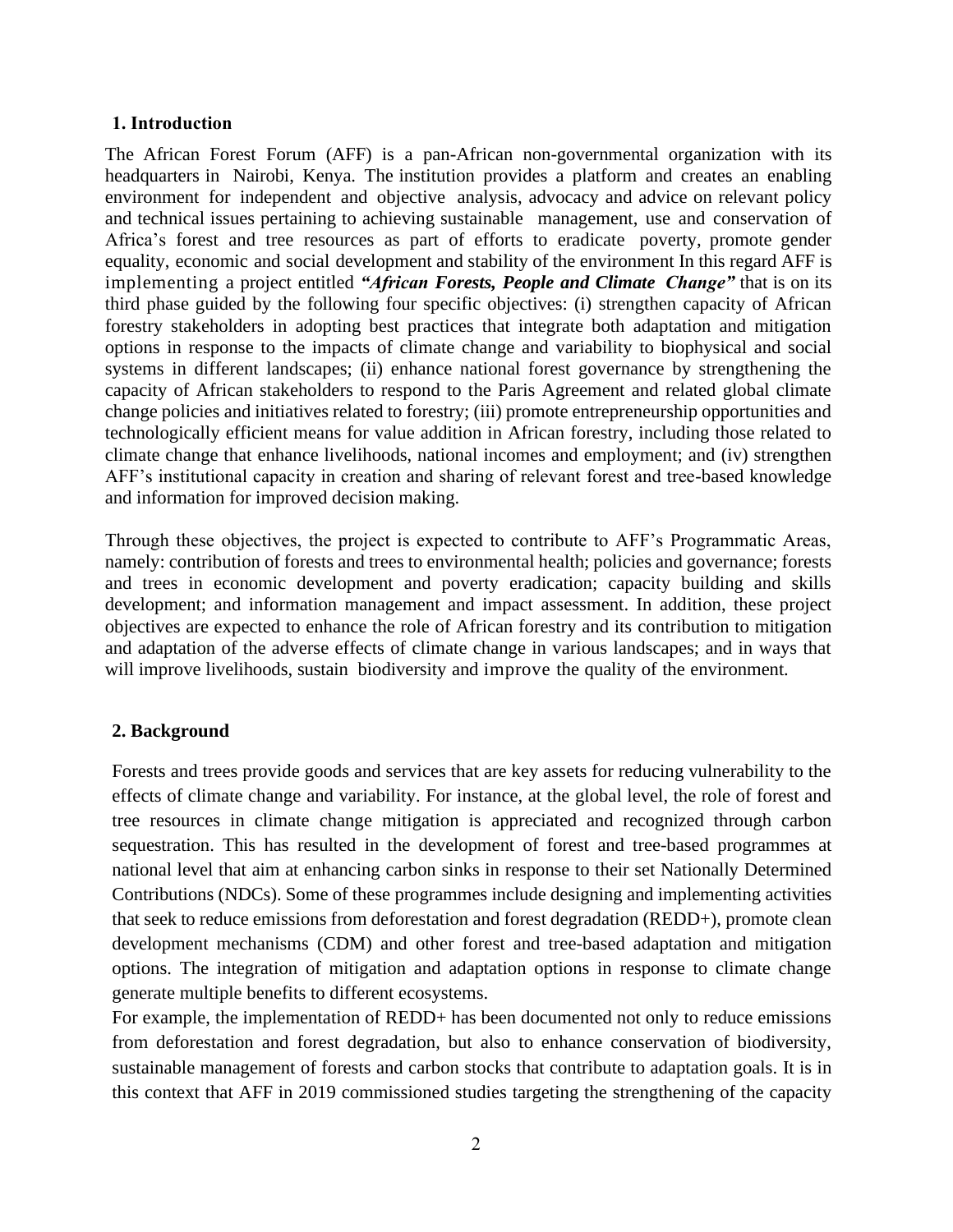of African forestry stakeholders to integrate and uptake adaptation and mitigation options in response to climate change in Anglophone, Lusophone and Francophone Africa.

The studies revealed that in Anglophone and Lusophone Africa, afforestation, reforestation, agroforestry/tree on farm or trees outside forests, conservation, establishment of wood lots, natural and assisted regeneration and general tree planting were among the successful activities that integrated mitigation and adaptation options. In Francophone Africa, large scale forestry practices like conservation, afforestation, reforestation and sustainable forest management as well as on farm tree-based practices were the activities that successfully demonstrated mitigation and adaptation benefits. There were various conditions that enabled successful implementation of forest and tree-based mitigation and adaptation options. These were: cross-sectoral collaboration; economic incentives; provision of livelihoods; capacity building addressing climate change; sound governance and institutional framework; monitoring and assessment; and finance and investment. Based on this assessment, AFF developed a framework for integrating forest and tree-based mitigation and adaptation (M+A) options in different landscapes.

The framework comprises of key measures and criteria that need to be considered at each critical point/stage/Level in the policy process and in the course of developing and implementing programs and projects. For example, at the policy and institutional level, the focus should be on: promotion of inter- and intra-organizational collaboration and coordination; institutionalization of integrated M+A interventions and their promotion in current and future programs; enhancement of regulatory frameworks; development of financial and stakeholder's awareness; and strengthening technical capacities on integrated M+A interventions. At the landscape level, the following measures need to be considered: maintaining or enhancing the health of forests ecosystems; developing and monitoring robust carbon and adaptation indicators; and demonstrating the need to plan for forestry and tree-based interventions in mitigation and adaptation options.

In view of this, AFF aims to assess the extent to which various measures and criteria are implemented in forest and tree-based programmes, projects and activities integrating mitigation and adaptation with an intention of strengthening capacity of stakeholders to undertake and report on M+A.

### **3. Rationale and purpose of the work**

The African Forest Forum in its annual work plan 2020 on the "African Forests, People and Climate Change" project, is recruiting **five (5) national experts** one each from **Zambia, Kenya, Sierra Leone, Senegal** and the **Democratic Republic of Congo** to undertake, in line with the developed framework, field appraisal of activities on the implementation of forest and tree-based adaptation and mitigation options in different landscapes and forest types (rain forest, mountains, mangroves, woodland and savanna, and parklands of the Sahel). This field appraisal is expected to generate knowledge that could guide stakeholders in African forestry to successfully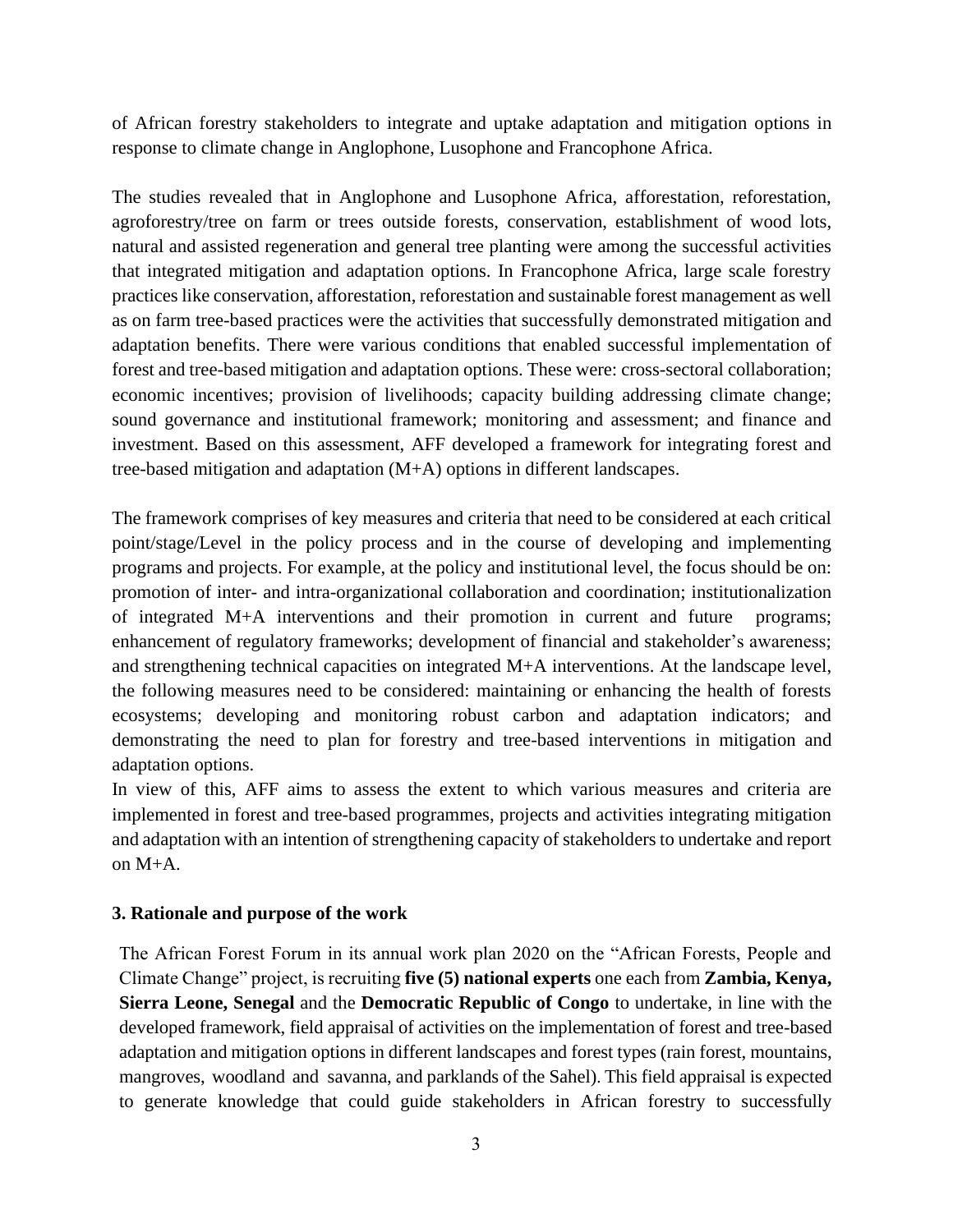implement activities that integrate mitigation and adaptation options using the developed framework for effective reporting in their NDCs and other national plans and programmes.

## **1.3 Specific tasks**

Within the context of existing forest types (rain forest, mangroves, woodland and savanna, parklands of the Sahel) in selected countries, the experts will;

- (i) Identify national, sub national and local programmes and projects that are implementing integrated forest-based adaptation and mitigation policies, strategies and actions;
- (ii) Identify national, sub national and local programmes and projects that are implementing integrated on farm tree-based adaptation and mitigation activities in areas around the chosen forest type through Agroforestry and other Farm-based Management of Natural resources (FMNR) approaches;
- (iii) Appraise the programmes and projects activities in line with the framework developed by AFF on the implementation of integrated forest and tree-based adaptation and mitigation options in different landscapes and forest types;
- (iv) Analyse challenges that stakeholders who are implementing integrated forest and tree-based adaptation and mitigation options in different landscapes and forest types might face in reporting using the developed framework;
- (v) Identify suitable strategies that can be employed to support effective implementation of the developed framework for integrating forest and tree-based adaptation and mitigation options in different landscapes; and
- (vi) Review/contextualise/adapt the framework developed by AFF and based on the outcomes from (iv-vi) above in order to facilitate its use for effective reporting on integration of forest and tree-based mitigation and adaptation options in the chosen forest/agroforest types.

# **1.4 Deliverables**

The experts will be expected to deliver the following at the end of the consultancy period:

- (i) About 20-30-page report on the task;
- (ii) At least one journal article to be published together with staff at Secretariat who will get involved in this work;
- (iii) A draft policy brief to be finalized together with the staff at Secretariat who will get involved in this work;
- (iv) A draft fact sheet to be finalised together with the staff at Secretariat who will get involved in this work; and
- (v) A reviewed framework for integration of adaptation and mitigation options in response to climate change adapted, and based on selected country context as well as on existing forest and agroforests types

# **2.0 Minimum qualifications and skills**

The interested applicant should meet the following minimum qualifications and skills:

(i) Be a research scientist with proven knowledge and at least 5 years' experience in forestry and climate change in Africa;